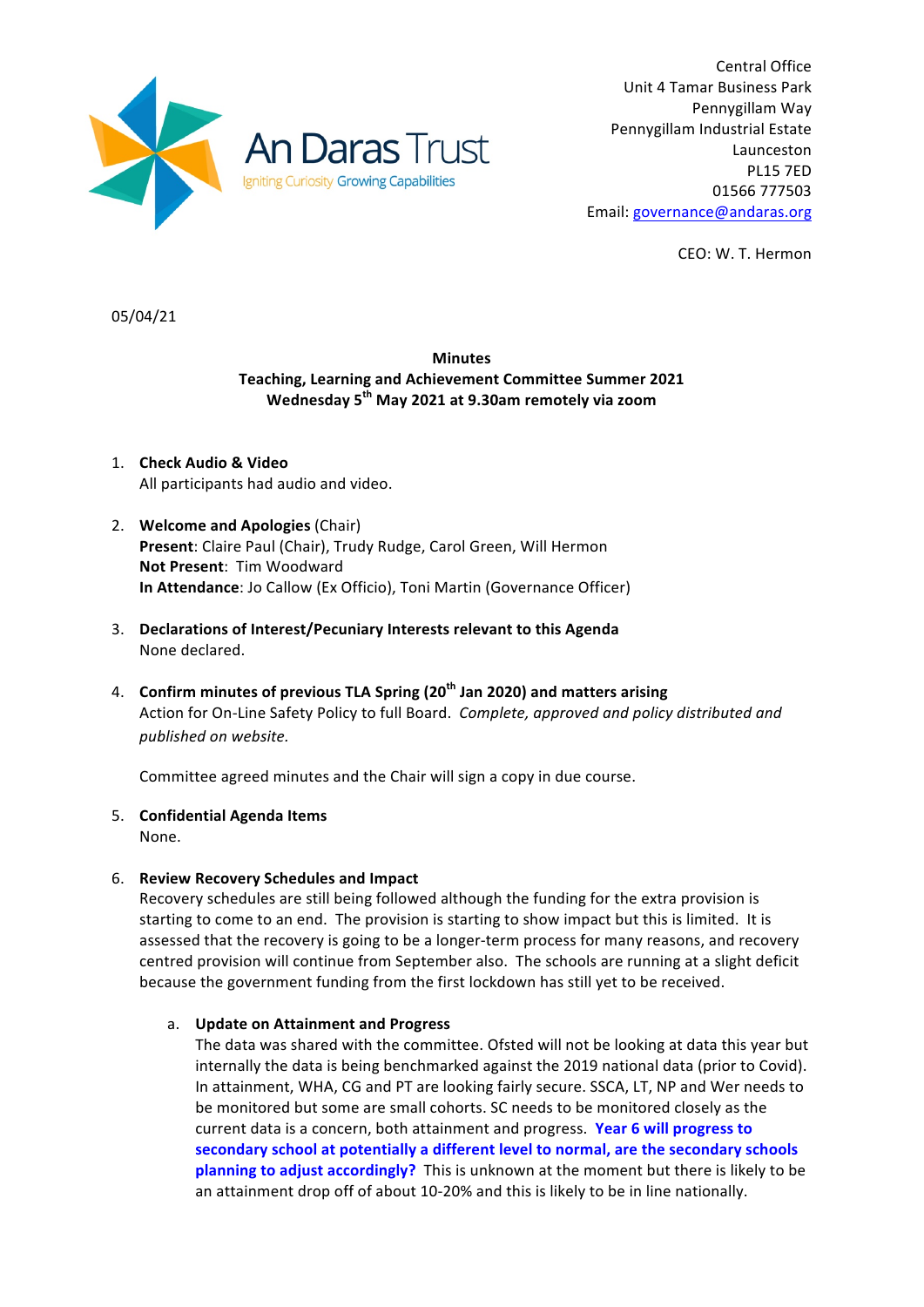### b. Monitoring and moderation/Improvement Officers Reports

WH updated on moderation that has been done, including writing moderation at PT and the recovery schedule at SSCA. This was difficult to do initially, as it is difficult with remote learning to know that the work presented is all the child's own work. Trust Improvement Officers will continue to monitor and help schools going forward. If CG are inspected by Ofsted, will they be given support from the MAT? One of the Improvement Officers will support the school on the day. For SIAMS, LT is not due but SC is likely to receive an inspection in near future. WH noted the changes to SIAMS inspections. 

### 7. **Review Future Improvement Plan**

WH noted the progress on the current improvement plan. (1) Reading has continued to be a focus, even during Covid, but measuring KS2 outcomes is not possible to show impact. Maths has also been a focus but again impact is difficult to show at this time. (2) Improve outcomes for SEN children; provision in place but impact not measurable. (3) Curriculum put together prior to Covid and was looking positive until lockdowns started. Curriculum in place but the capabilities part of this has been difficult to see through. (4) Improve attendance and reduce exclusions; again not measurable against the norm due to Covid and home schooling. Other aspects of the improvement plan such as central priorities around finance have been achieved.

Likely themes for future improvement plan:  $(1)$  Early years – social and emotional, phonics – the usual learning and skills have not been embedded over the last year, and this needs to be addressed. This also links with visible learning. (2) Schools are being supported with deep dive self evaluations. (3) Writing. How has free school meal attainment, including writing been affected? WH explained and noted this was a concern. It was noted that some of these children were in school during lockdowns and have thrived in the smaller groups, but this doesn't apply to all. (4) Problem solving skills – this has found to be wanting recently. Other priorities will be focused on some areas from the current improvement plan that did not come to fruition.

### 8. **Policy Review**

Attendance – minimal changes to policy and attendance is currently good. Approved.

EYFS – a few adjustments to policy to reflect required changes. Approved.

EYFS into Year 1 policy – new policy, have year 1 teachers been part of that process? The author has linked in with teachers to formulate this policy. Approved.

### 9. **AOB**

The government have announced that all Trusts need to have a Cyber Essentials Security certificate to ensure that our systems are secure. We have to apply for certification and provide evidence. Certification has a charge because evidence is needed via an external audit company to ensure we are secure. It will cost the Trust £8K (about £1K per school) which again is yet another cost that takes funds away from teaching and learning. Data security is important but it comes as a cost that is not offset by further funding.

### 10. **DONM**

Date of next meeting – Wednesday 22<sup>nd</sup> September 2021 at 9.30am either remotely via zoom or at the central office.

Meeting closed at 10.35am.